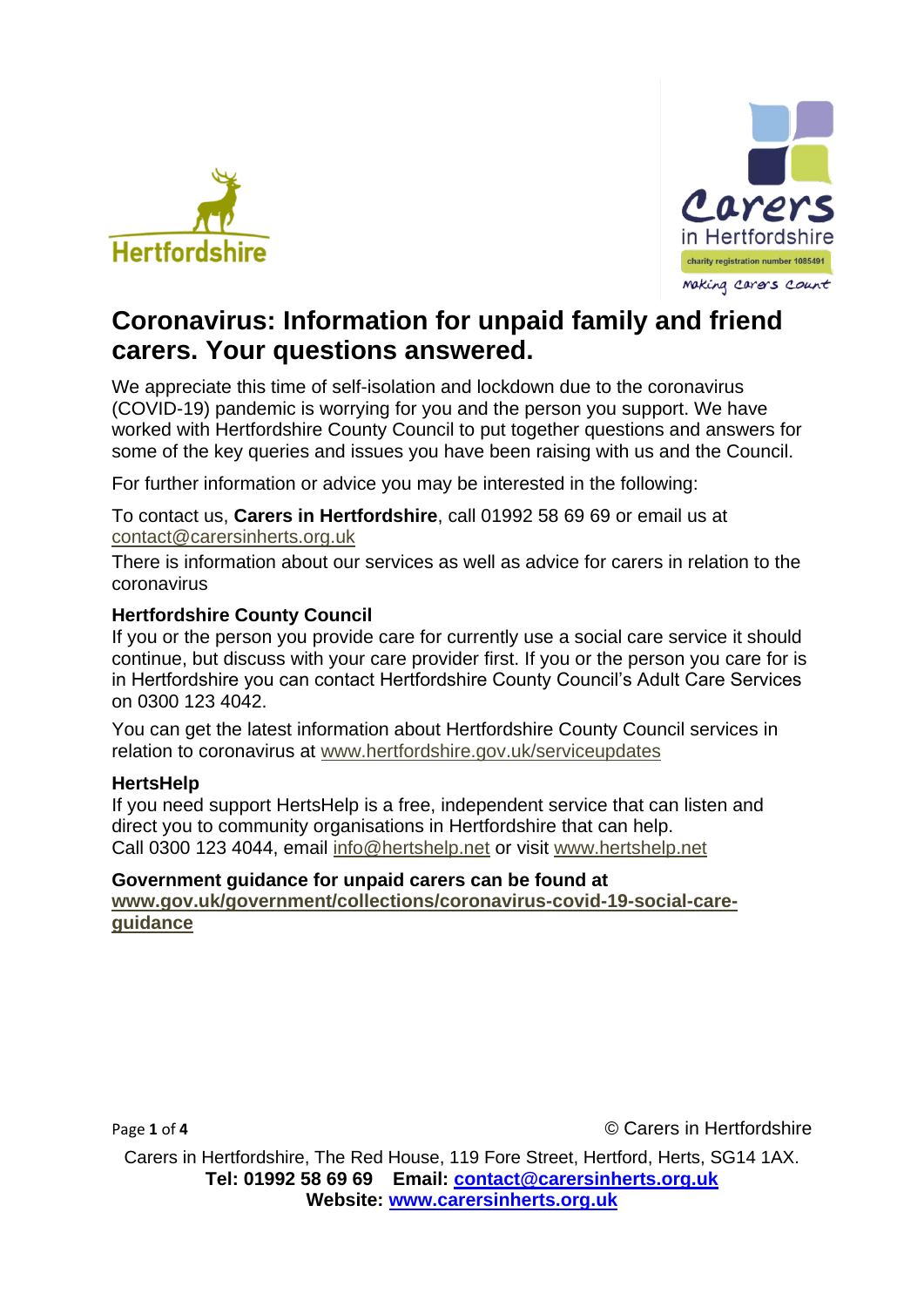## **Questions and Answers**

#### **1. I am not allowed to visit the care home. How can I continue to have contact with my loved one?**

Care homes are following government advice and only allowing essential visits to take place, including health and social care professionals. Please talk to the home about how they can best facilitate communication between you and your loved one, such as setting up a video call via WhatsApp, Skype or Facebook.

If you consider it essential that you visit for the resident's mental wellbeing, then please discuss this with the care home in the first instance, who may be able to carry out a risk assessment with a health or social care professional to facilitate a visit in exceptional circumstances.

People in care homes and their families should be involved as much as possible in planning and decisions about their health and care, including end of life care. Visits at the end of life are important both for the individual and their loved ones and should continue.

#### **2. We pay for a carer / care worker from a Direct Payment. What will happen if care workers are unable to make home visits because of their own health needs or because they are self-isolating?**

If you have a Direct Payment you can call Leonard Cheshire for advice on 01462 439000. You can use your money flexibly to support your needs. You should continue to pay your care worker if they are unwell and the Council will make sure you have enough money in your Direct Payment account to pay for any sick pay and for a new care worker.

Your care worker or personal assistant must tell you straight away if they or a person they live with has the symptoms to prevent transmission to you. Please call Hertfordshire County Council immediately on 0300 123 4042 saying that you are a person who receives Direct Payments and your carer is unwell. The Council will make the arrangements from there.

#### **3. What plans are the Council putting in place to make sure that people who need help and support are kept safe and well?**

Hertfordshire County Council is supporting care providers to ensure they can continue to provide care. The Council is providing financial assistance and support and advice around a range of things, including staffing, personal protective equipment (PPE), infection control and end of life care. You can see the advice at [www.hcpa.info/covid-19](http://www.hcpa.info/covid-19)

The Council is coordinating support through HertsHelp to the people that are shielding and are providing support with food and medication.

The Safeguarding Adults Board has also published specific advice to professionals on their website: [www.hertfordshire.gov.uk/hsab](http://www.hertfordshire.gov.uk/hsab)

Page 2 of 4 **Carella 2** of 4 **Carella 2** of 4 **Carella C** Carella **C** Carella **C** Carella **C** Carella **C** Carella **C** Carella **C** Carella **C** Carella **C** Carella **C** Carella **C** Carella **C** Carella **C** Carella **C**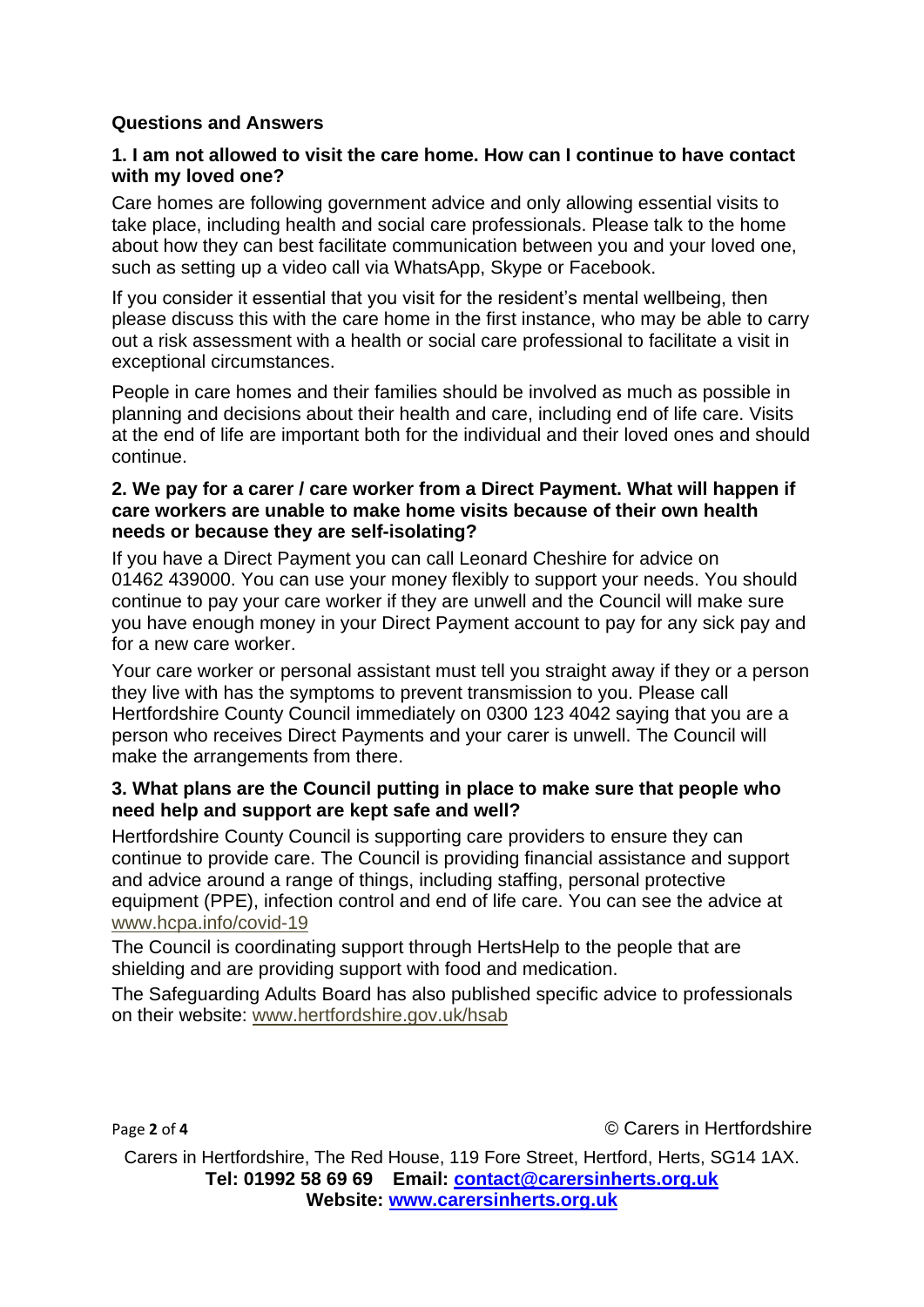#### **4. I'm starting to have some challenges, all under control at the moment, but could do with some advice.**

It is important to make plans now in case things change. Please talk to your care providers to check what plans they have in place. You may also want to consider what your family, friends and neighbours can do to help. If you or the person you care for is in Hertfordshire please call the Council on 0300 123 4042 if emergency care needs to be arranged.

It is a good idea to complete a contingency plan as it highlights what you do to support your loved one, and it enables the Council to understand what support you provide daily. It also helps the Council to source alternative care and support arrangements if needed. You can find a link to an online version at [www.hertfordshire.gov.uk/carers](http://www.hertfordshire.gov.uk/carers) or call the Council on 0300 123 4042 to complete this over the phone.

## **5. Will paid care workers still come if someone in the household is selfisolating with or without symptoms of COVID-19?**

Care providers will continue to provide care. They have been given advice and guidance on how to protect you and themselves. If you are self-isolating with or without symptoms, please let them know straight away. They will wear the necessary personal protective equipment (PPE) and will follow infection control guidance. You can help them by ensuring you clean surfaces and keep the room well ventilated. If you need urgent assistance, please call the Council on 0300 123 4042.

# **6. Where can families who use Direct Payments source supplies of masks, gloves and disposable aprons?**

Please continue to try and source personal protective equipment (PPE) through your usual suppliers. We know supplies are short and this is a problem for everyone. If you have to pay more, the Council will ensure your Direct Payment covers reasonable cost increases.

# **7. What PPE should care workers be wearing?**

Care workers have been given strict guidelines to follow based on government guidance on COVID-19 on home care provision. They will wash their hands when they arrive and leave. Care workers that give personal care will have extra guidance on when they need to wear PPE. Please tell your care worker if you are self-isolating or are unwell.

## **8. How do I know care homes are keeping people safe? What can I do if I am not confident that this is happening?**

Care homes have been given a lot of advice and support on how to keep residents safe. If they have residents that have symptoms, they are following infection control guidance issued by Public Health England. Residents with symptoms are isolated and staff are wearing the correct PPE to prevent the virus spreading. If you are not confident this is happening, please raise your concerns with the manager of the care home in the first instance. If you are still concerned please email [CareConcerns@hertfordshire.gov.uk](mailto:CareConcerns@hertfordshire.gov.uk)

Page 3 of 4 **Carella C** Carers in Hertfordshire